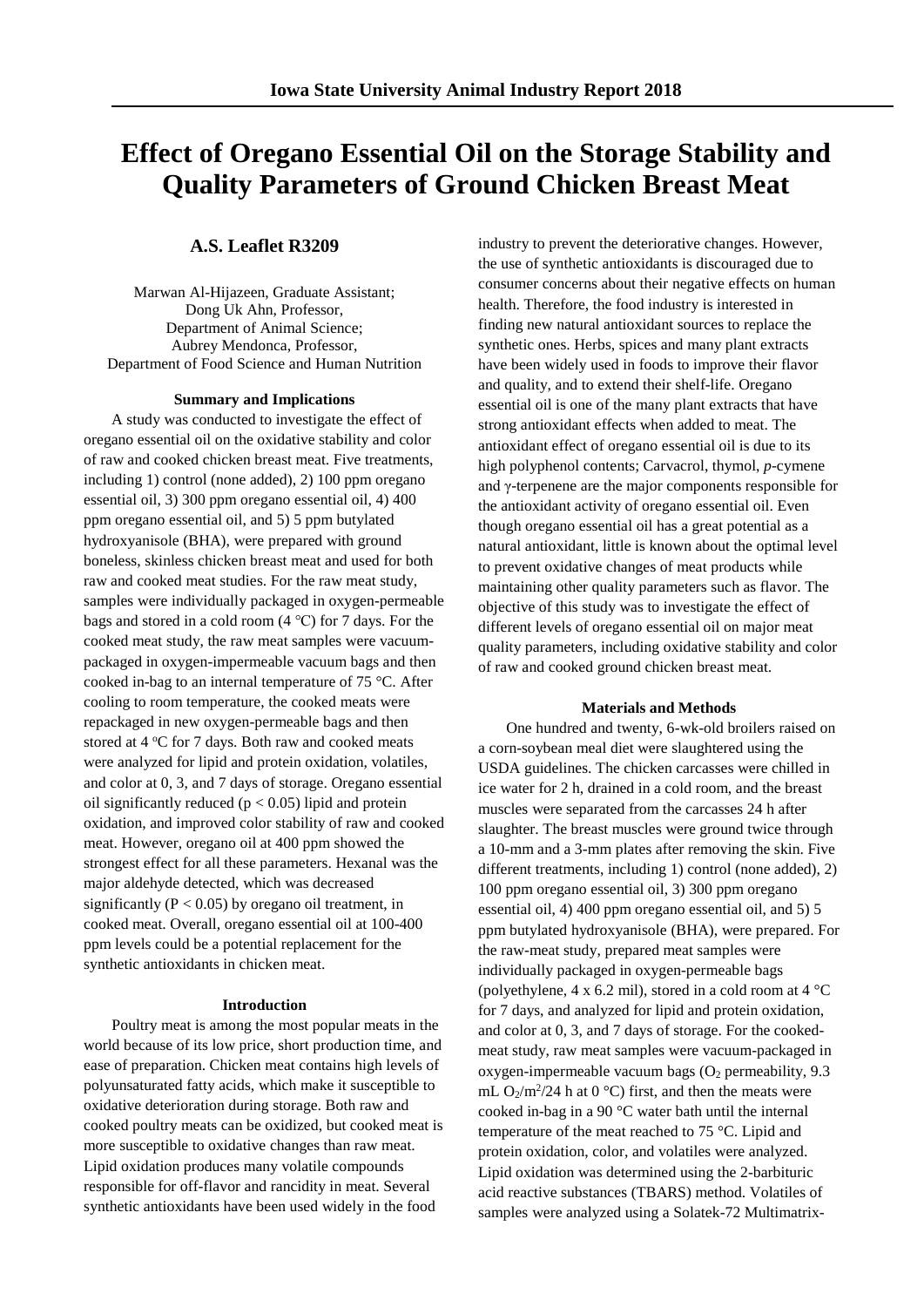Vial Autosampler/ Sample Concentrator 3100 connected to a GC/MS. Protein oxidation was determined by carbonyl method.

# **Statistical Analysis**

Data were analyzed using the procedures of the generalized linear model (Proc. GLM, SAS program). Mean values and standard error of the means (SEM) were reported. The significance was defined at  $P < 0.05$  and Tukey test or Tukey's Multiple Range test were used to determine whether there are significant differences between the mean values.

# **Result and Discussion**

Measurement of the antioxidant activity of oregano essential oil indicated that there were no significant differences among treatments at day 0 in raw meat. TBARS values increased more in the cooked meat compared to the raw meat during storage. In general, adding oregano essential oil to both raw and cooked ground chicken meat reduced the TBARS values (Table 1). The use of higher levels of oregano oil than 400 ppm might further improve its antioxidant effect, but may negatively affect the sensory characteristics of meat. Cooked meat was more sensitive to oxidative changes than the raw meat because the antioxidant enzymes in meat are denatured during cooking, iron ions are released from the intracellular to extracellular compartment, and membrane bi-layers become damaged resulting in phospholipids exposure to catalysts and oxygen during cooking and storage. However, the TBA values for the ground raw chicken meat showed little change during storage regardless of the oregano essential oil treatments. All the oregano essential oil levels (100, 300, and 400 ppm) showed significantly lower TBARS values compared with the control for both raw and cooked meat after 7 days of storage. The oregano essential oil at 400 ppm, however, showed a stronger effect than BHA (5 ppm), especially on the cooked meat at Day 7 (Table 1). The oregano essential oil at 100 ppm and 200 ppm were the minimum levels that could be used to slow down the oxidative changes in ground chicken meat.

The functional properties of proteins such as protein solubility, gelation, and emulsification capacity in the foods are dependent on their amino acid composition and structure. Ground meat is more susceptible to oxidation than the whole meat cuts due to particle size and surface area that is in contact with oxygen. Several other factors that may increase protein carbonyl formation in the meat system include metal catalysts (iron, copper, heme and non-heme iron, and myoglobin), pH, temperature, and presence of other inhibitors (antioxidant phenolic compounds. Oregano essential oil significantly  $(P < 0.05)$  reduced the total carbonyl formation (nmol/mg of protein), especially in the cooked meat (Table 2). There was no significant difference  $(P > 0.05)$  in the total carbonyl content between the treatments for raw meat during the first 3 days of storage. The changes of total carbonyl content in the raw meat compared to the cooked meat during storage were very small because the oxidative processes in the cooked meat were faster than in the raw meat. Also, the total antioxidant capacity of the fresh chicken meat is usually higher than that of the cooked meat. The reduction of antioxidant capacity in cooked meat is mainly due to the denaturation of antioxidant enzymes and the loss of endogenous antioxidants by heat. Generally, the formation of total carbonyls agrees with the TBARS values in raw meat during storage. Oregano essential oil at 400 ppm showed the strongest effect in reducing the total carbonyl values (Table 2). The total estimated carbonyl contents fall in the range of 1-3 nmol/mg protein for raw meat and up to 5 nmol/mg protein for cooked meat products. The total carbonyl values in this study agreed well with the TBARS results, and meats with the highest level of oregano oil produced the lowest total carbonyls. There were no significant differences between oregano oil treatments at 100 and 300 ppm, and BHA for both raw and cooked meat at day 7 (Table 2). The antioxidant effect of oregano essential oil was more prominent in the cooked meat than in the raw meat.

Adding oregano essential oil reduced the amounts of off-odor volatiles in cooked chicken meat (Table 3). The volatiles produced by the raw meat were very low and no sulfur or aldehyde compounds were detected after 7 days of storage. In the cooked meat, oregano essential oil at 100 ppm and 300 ppm significantly ( $P < 0.05$ ) reduced the amounts of lipid oxidation-dependent volatiles, such as aldehydes (e.g., propanal, hexanal, pentanal and heptanal) and hydrocarbons (cyclohexane, hexane, heptane and octane), compared to the control. Oregano oil at 400 ppm showed the strongest effect in suppressing the aldehydes formation. Hexanal and pentanal have been reported as major indicators of lipid oxidation. Hexanal formation in the cooked meat increased rapidly during storage (Tables 3), which reflected the relationship between total aldehydes and lipid oxidation status of cooked chicken meat. The volatile content of aerobicallypackaged meat increased more rapidly than the vacuumpackaged ones during storage, indicating the role of oxygen in the formation of volatiles.

Sulfur volatiles escaped or disappeared after 7 days of storage due to their high volatility. Samples from oregano essential oil treatments showed presence of some terpenoids such as sabinene, *p*-cymene, limonene, camphene, β−myrcene, and γ-terpenene in varying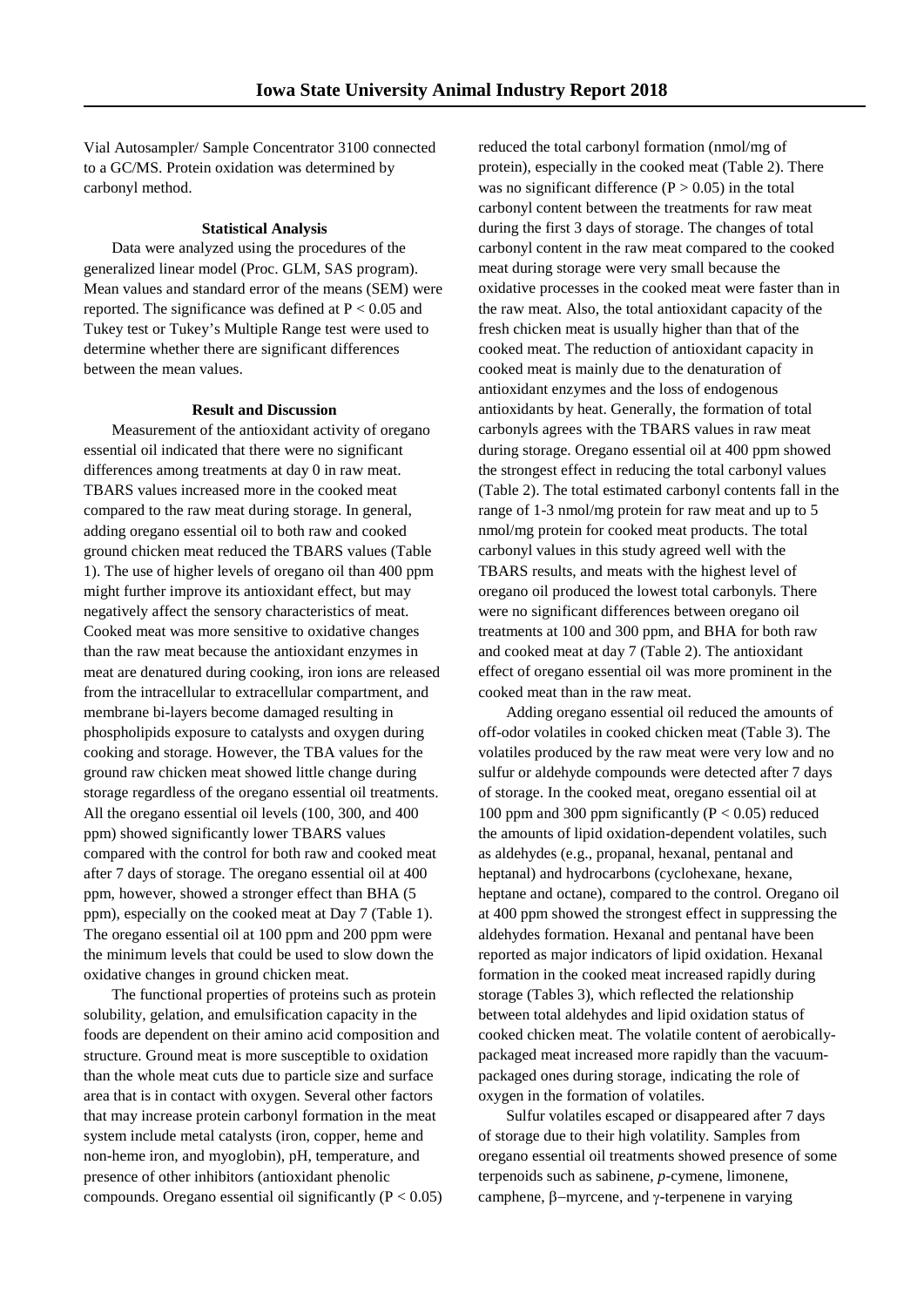amounts. These compounds have a significant impact to the odor and flavor of meat products. No carvacrol and thymol were detected in oregano treatments due to their low volatilities.

# **Conclusion**

Oregano essential oil, at 300 and 400 ppm levels, showed the highest antioxidant effect on ground chicken meat. Adding >100 ppm of oregano essential oil

improved the color stability of raw meat and decreased off-odor volatiles in cooked meat. However, the effects of oregano essential oil on the lipid and protein oxidation, and the volatiles of cooked meat were more significant than in raw meat. Overall, oregano essential oil can be used in place of synthetic antioxidant (e.g., BHA) to prevent quality deterioration in raw and cooked meat during storage.

Table 1. TBARS values of raw and cooked chicken breast meat with different levels of oregano essential oil during storage

| Time        | Control                                        | $100$ ppm          | $300$ ppm                                  | $400$ ppm          | 5 ppm              |  |  |  |  |
|-------------|------------------------------------------------|--------------------|--------------------------------------------|--------------------|--------------------|--|--|--|--|
|             | without                                        | oregano            | oregano                                    | oregano            | <b>BHA</b>         |  |  |  |  |
| Raw Meat    |                                                |                    | -- TBARS (mg MDA/kg meat) ---------------- |                    |                    |  |  |  |  |
| Day 0       | 0.13 <sup>az</sup>                             | 0.12 <sup>ay</sup> | $0.11^{ay}$                                | 0.11 <sup>ax</sup> | $0.13^{ax}$        |  |  |  |  |
| Day 3       | $0.16^{ay}$                                    | $0.14^{by}$        | 0.12 <sup>bcxy</sup>                       | 0.12 <sup>cx</sup> | $0.13^{bcx}$       |  |  |  |  |
| Day 7       | $0.23^{ax}$                                    | $0.15^{bx}$        | 0.13 <sup>bx</sup>                         | 0.12 <sup>bx</sup> | 0.14 <sup>bx</sup> |  |  |  |  |
|             |                                                |                    |                                            |                    |                    |  |  |  |  |
| Cooked Meat | - TBARS (mg MDA/kg meat) --------------------- |                    |                                            |                    |                    |  |  |  |  |
| Day $0$     | 0.26 <sup>ay</sup>                             | $0.14^{by}$        | 0.09 <sup>by</sup>                         | 0.08 <sup>bz</sup> | $0.11^{bz}$        |  |  |  |  |
| Day 3       | 2.44 <sup>ax</sup>                             | $2.35^{ax}$        | $0.72$ <sup>cx</sup>                       | 0.27 <sup>dy</sup> | 1.87 <sup>by</sup> |  |  |  |  |
| Day 7       | $2.55^{ax}$                                    | 2.43 <sup>bx</sup> | $0.74$ <sup>dx</sup>                       | 0.35 <sup>ex</sup> | 2.02 <sup>cx</sup> |  |  |  |  |

a-cValues with different letters within a row are significantly different ( $P < 0.05$ ). n = 4. x-zValues with different letters within a column are significantly different  $(P < 0.05)$ . Abbreviation: SEM, standard error of the mean; BHA, butylated hydroxyanisole; TBARS, 2-thiobabituric acid reactive substances; MDA, malondialdehyde.

| Table 2. Protein oxidation of raw and cooked chicken breast meat with different levels of oregano essential oil |  |  |  |  |  |  |
|-----------------------------------------------------------------------------------------------------------------|--|--|--|--|--|--|
| during storage                                                                                                  |  |  |  |  |  |  |

| Time        | Control                                              | $100$ ppm             | $300$ ppm             | $400$ ppm          | 5 ppm               |  |  |  |  |
|-------------|------------------------------------------------------|-----------------------|-----------------------|--------------------|---------------------|--|--|--|--|
|             | without                                              | oregano               | oregano               | oregano            | <b>BHA</b>          |  |  |  |  |
| Raw Meat    | - carbonyl content (nmole/mg protein) --             |                       |                       |                    |                     |  |  |  |  |
| Day 0       | $0.70^{ay}$                                          | $0.69^{ax}$           | 0.69 <sup>ax</sup>    | $0.65^{ax}$        | 0.69 <sup>ax</sup>  |  |  |  |  |
| Day 3       | 0.77 <sup>axy</sup>                                  | $0.75^{ax}$           | 0.74 <sup>ax</sup>    | 0.65 <sup>ax</sup> | 0.75 <sup>ax</sup>  |  |  |  |  |
| Day 7       | $0.94^{ax}$                                          | $0.79$ <sup>abx</sup> | 0.77 <sup>bx</sup>    | 0.69 <sup>bx</sup> | 0.80 <sub>abs</sub> |  |  |  |  |
|             |                                                      |                       |                       |                    |                     |  |  |  |  |
| Cooked Meat | - Carbonyl (nmol/mg of protein) -------------------- |                       |                       |                    |                     |  |  |  |  |
| Day $0$     | 0.69 <sup>ay</sup>                                   | $0.44^{by}$           | 0.43 <sup>bx</sup>    | 0.40 <sup>bx</sup> | 0.47 <sup>by</sup>  |  |  |  |  |
| Day 3       | $1.25^{ay}$                                          | 0.50 <sup>by</sup>    | $0.45^{bx}$           | $0.42^{bx}$        | $0.48^{by}$         |  |  |  |  |
| Day 7       | 1.90 <sup>ax</sup>                                   | 0.95 <sup>bcx</sup>   | $0.56$ <sub>bcx</sub> | 0.44 <sup>cx</sup> | 1.00 <sub>bx</sub>  |  |  |  |  |

a-cValues with different letters within a row are significantly different ( $P < 0.05$ ). n = 4.; x-zValues with different letters within a column are significantly different  $(P < 0.05)$ . Abbreviation: SEM, standard error of the mean; BHA, butylated hydroxyanisole.